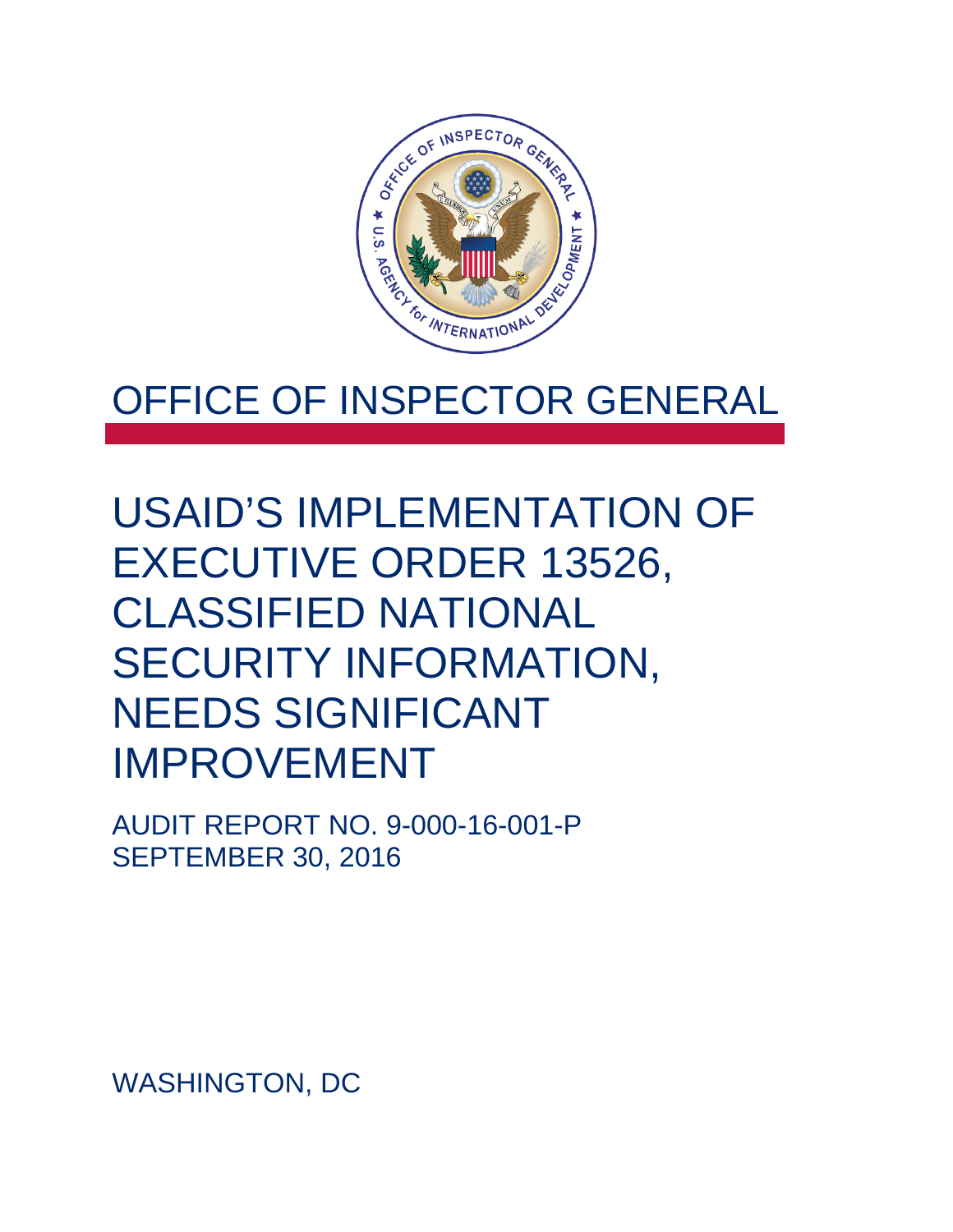

#### *Office of Inspector General*

September 30, 2016

#### **MEMORANDUM**

- **TO:** Deputy Administrator, Ambassador Alfonso E. Lenhardt
- **FROM:** Assistant Inspector General for Audit, Thomas E. Yatsco /s/
- **SUBJECT:** USAID's Implementation of Executive Order 13526, Classified National Security Information, Needs Significant Improvement (9-000-16-001-P)

This memorandum transmits our final report on the subject audit. The objectives were to (1) identify policies, procedures, rules, regulations, or management practices that may be contributing to persistent misclassification of material at USAID, (2) assess whether applicable classification policies, procedures, rules, and regulations—including Executive Order 13526 have been adopted, followed, and effectively administered at USAID, and (3) determine whether USAID addressed recommendations OIG made in our July 2014 report. In finalizing the audit report, we considered your comments on the draft and included them in their entirety in appendix II.

The audit report contains one recommendation to help strengthen USAID's classified national security information program. We acknowledge your management decision on the recommendation.

We appreciate the cooperation and assistance extended to us during this audit.

Office of Inspector General U.S. Agency for International Development 1300 Pennsylvania Avenue, NW Washington, DC 20523 https://oig.usaid.gov/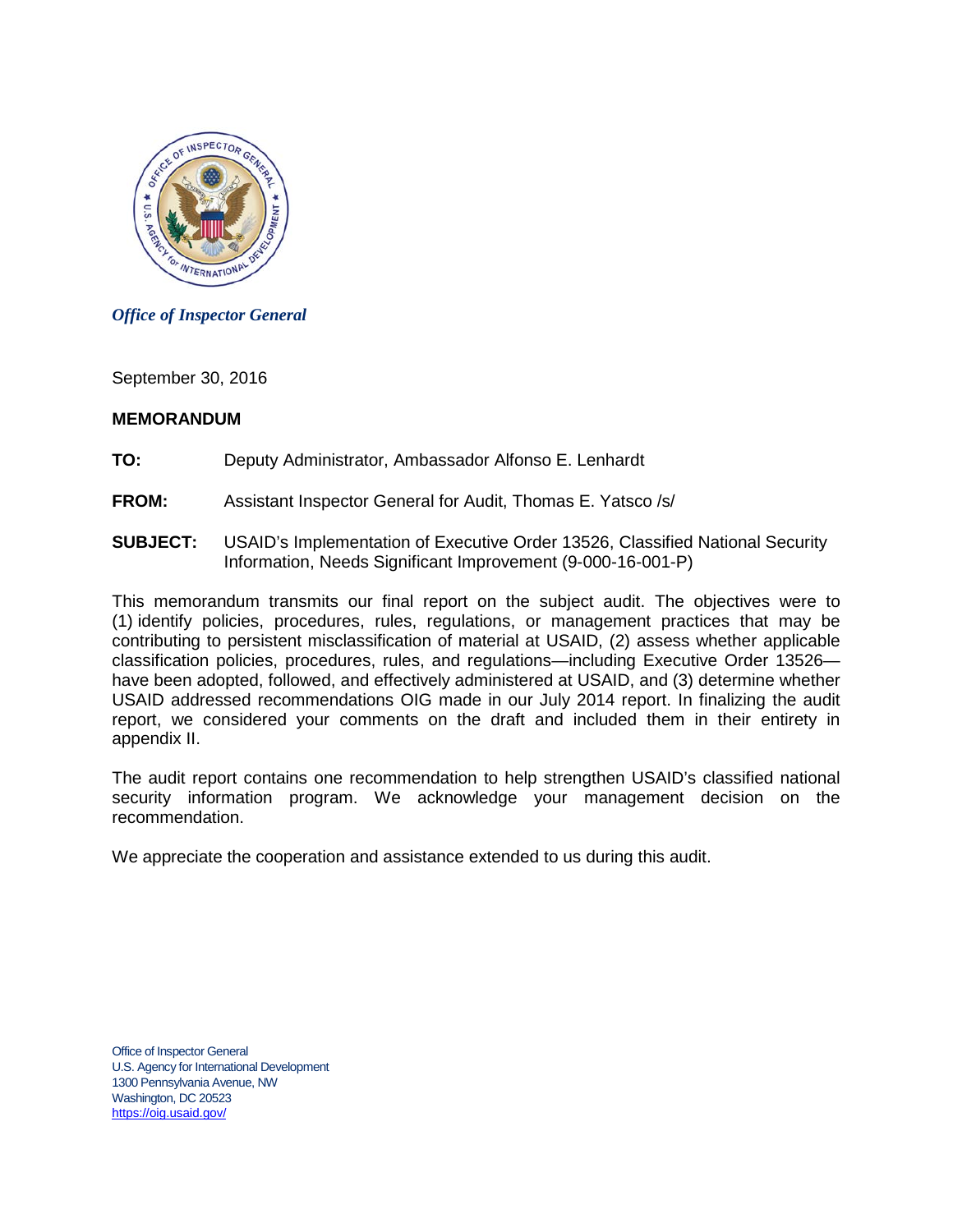## **INTRODUCTION**

The Reducing Over-Classification Act, Public Law 111-258, was enacted in October 2010 to prevent overclassification of information and to promote information sharing within the Federal Government; with State, local, and tribal entities; and with the private sector. It followed President Barack Obama's December 2009 Executive Order 13526, "Classified National Security Information," which "prescribes a uniform system for classifying, safeguarding and declassifying national security information." According to the order, "Protecting information critical to our Nation's security and demonstrating our commitment to open Government through accurate and accountable application of standards and routine, secure, and effective declassification are equally important priorities."

The act requires inspectors general to carry out and report on at least two evaluations of their agencies' compliance with classification policies, procedures, rules, and regulations. This audit is the second of the two required reports by the USAID Office of Inspector General (OIG). We issued the first, "Evaluation of USAID's Implementation of Executive Order 13526, Classified National Security Information" (9-000-14-002-S), on July 25, 2014.

OIG conducted this audit to do the following:

- 1. Identify policies, procedures, rules, regulations, or management practices that may be contributing to persistent misclassification of material at USAID.
- 2. Assess whether applicable classification policies, procedures, rules, and regulations including Executive Order 13526—have been adopted, followed, and effectively administered at USAID.
- 3. Determine whether USAID addressed recommendations OIG made in our July 2014 report.

To conduct our work, we reviewed Federal and Agency policy and regulations and interviewed Agency officials. We used nonstatistical random samples and other methods to test USAID's compliance with the regulations. In addition, we reviewed corrective actions taken in response to recommendations in our previous report. Additional details about our scope and methodology are in appendix 1. We conducted this audit in accordance with "Government Auditing Standards" as prescribed by the Comptroller General of the United States.

## **SUMMARY**

We concluded that, from October 1, 2014, to June 15, 2016, USAID's one originally classified document was properly classified and contained the required classification markings. Further, our audit did not find evidence of persistent misclassification of derivatively classified information at USAID.

However, we found that USAID's classification policy does not meet the requirements set forth in Executive Order 13526, and the Office of Security has not effectively administered USAID's classified national security information program. We found persistent and systemic noncompliance related to program management, security education and training, selfinspections, the issuance of an Agency classification guide, reporting of program activities and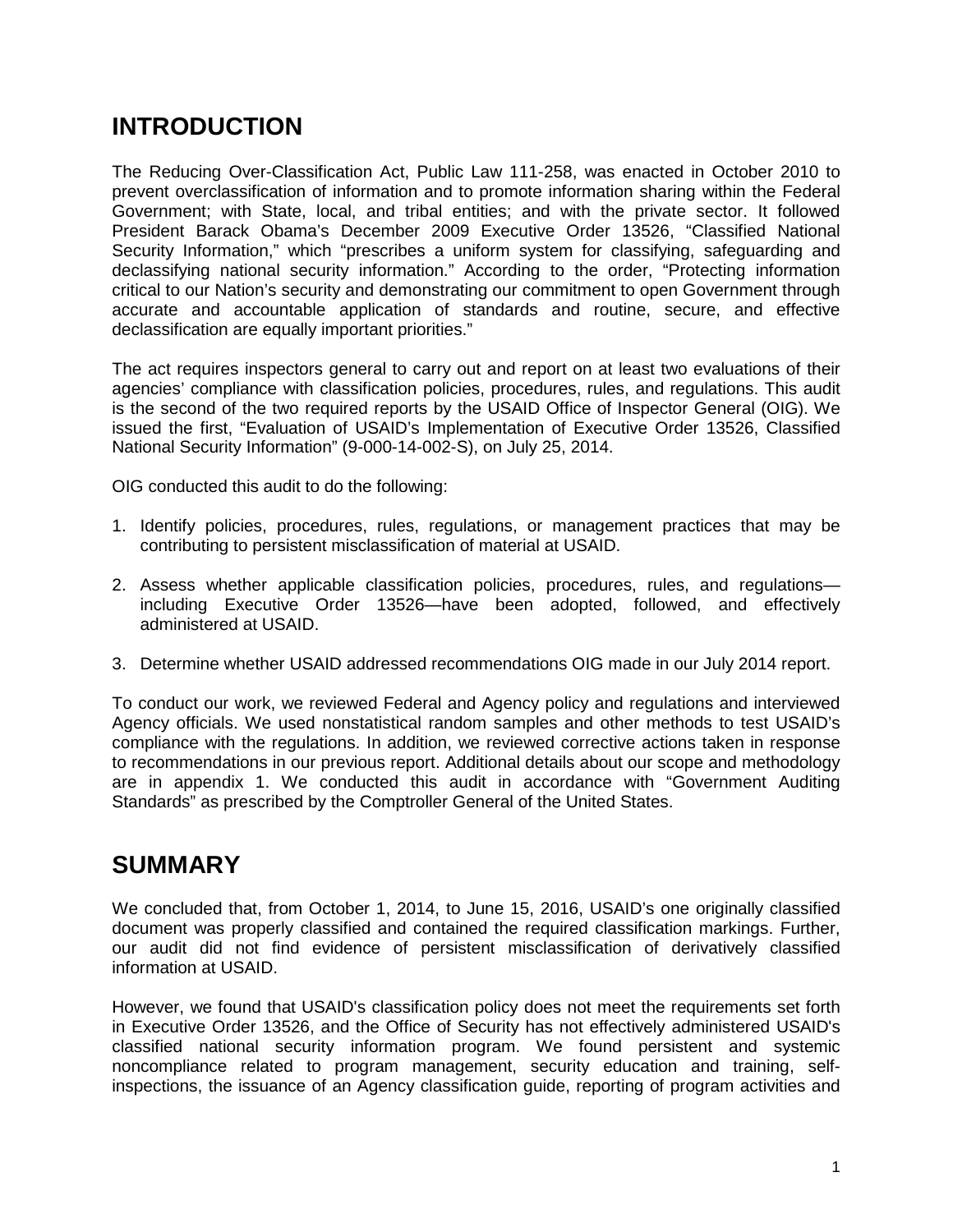results to the National Archives and Records Administration's Information Security Oversight Office (ISOO), and classification markings.

Further, USAID's implementation of the 11 recommendations in our 2014 report was incomplete. The Office of Security reported that, as of August 24, 2015, it had made management decisions and taken corrective actions on all 11 recommendations. However, we found that two corrective actions were not implemented, and seven were not implemented effectively to remedy the deficient condition. The recommendations included training employees who have original classification authority, who report on classification decisions, who use ClassNet, and who handle and safeguard classified materials; conducting inspections of classified information using a formal process with a representative sample; and issuing USAID's classification guide. Given the depth, sensitivity, and persistence of the weaknesses we found in operations, reporting, and compliance, we consider them a significant internal control deficiency. USAID has not devoted sufficient management or staff attention to complying with Executive Order 13526 or addressing prior OIG recommendations.

To address these deficiencies and strengthen USAID's policies and procedures, we recommend that the Office of the Administrator implement a corrective action plan, described in the Agency's Automated Directives System (ADS), chapter 596, to bring USAID's classified national security information program into full compliance with Executive Order 13526 and ISOO regulations and directives.

Our evaluation of management comments is on page 11, and the full text of management comments is in appendix II.

## **BACKGROUND**

Executive Order 13526 designates ISOO to issue implementing regulations that agencies must follow, and to oversee agency actions to ensure compliance. ISOO issues Title 32 of the Code of Federal Regulations, Part 2001 (32 CFR 2001), "Classified National Security Information," which establishes standards for classification, declassification, identification and marking, the safeguarding of classified information, self-inspection programs, security education and training, prescribed standard forms, and required reporting.

There are two types of classification: original and derivative. According to USAID's policy glossary, original classification involves making an "initial determination that information requires, in the interest of national security, protection against unauthorized disclosure." Derivative classification involves "reproducing, extracting, or summarizing classified information, or applying classification markings derived from source material or as directed by a classification guide."[1](#page-3-0) Four positions at USAID have the authority to make original classification decisions—i.e., determine that information needs protection and mark it accordingly—up to the Secret level. They are the Administrator, Deputy Administrator, Director of Security, and Inspector General. All USAID employees with a security clearance have derivative classification authority.

<span id="page-3-0"></span> $1$  Glossary of ADS Terms, partially revised on April 30, 2014.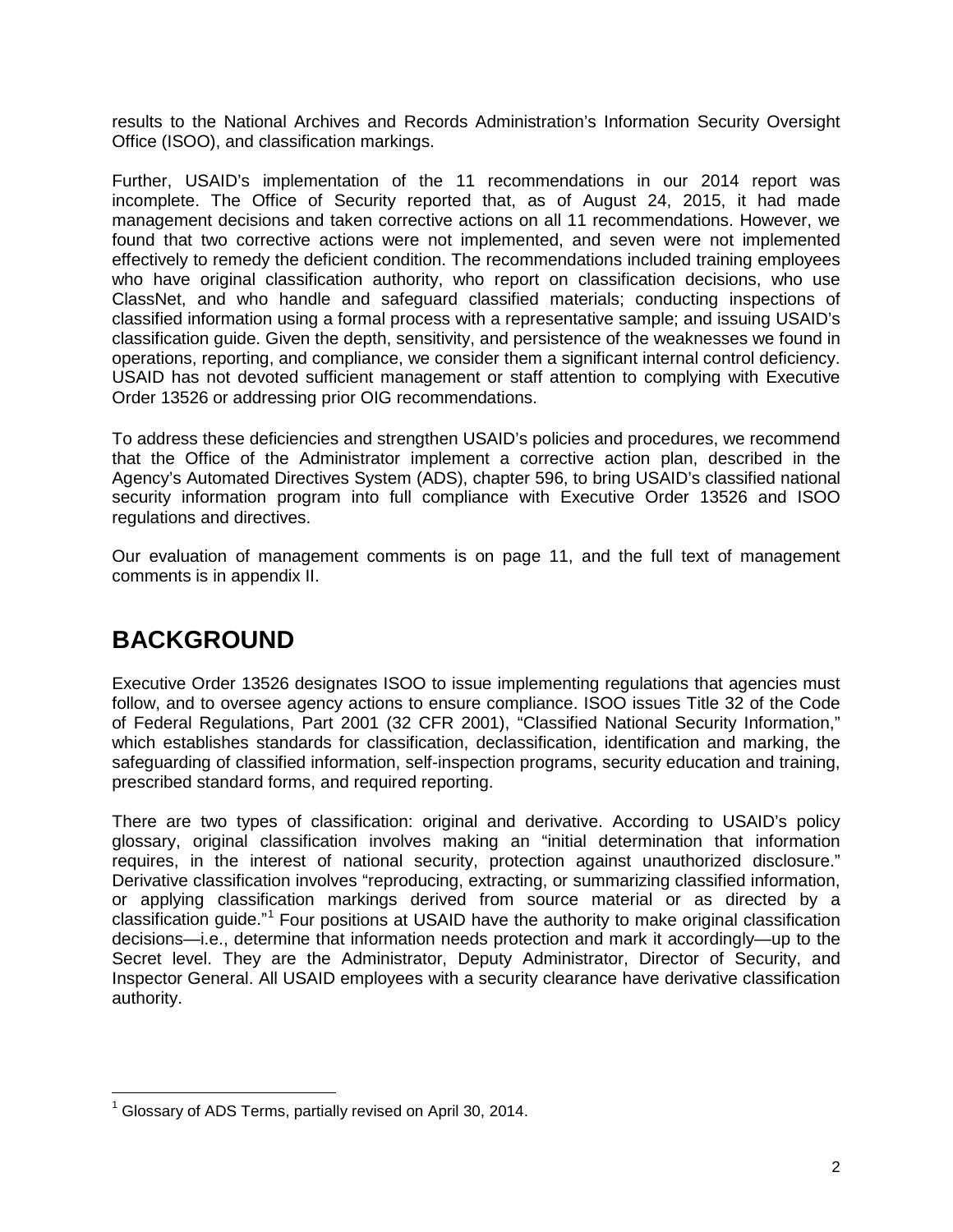Our 2014 report found instances of noncompliance in reporting, self-inspections, security trainings, and classification markings and found that USAID had not issued a classification guide. To address these concerns, we made recommendations to update USAID's policy to conform to ISOO guidance, implement representative sampling,<sup>[2](#page-4-0)</sup> develop appropriate trainings, use employees' performance evaluations to enforce proper management and handling of classified information, and issue a classification guide.

# **AUDIT RESULTS**

## **USAID Properly Classified Its Own Information**

We found no evidence of persistent misclassification of information at USAID. From October 1, 2014, to June 15, 2016, USAID's single originally classified document was its classification guide. USAID properly classified this document.

USAID mainly uses information classified by other Federal agencies, including the Departments of State and Defense. For the same period, using a sample of USAID's derivatively classified information, we found no evidence of misclassification at USAID.

### **USAID's Classified National Security Information Program Does Not Comply With Executive Order 13526 and Information Security Oversight Office Regulations and Directives**

We found that USAID was not complying with the order in managing the program, doing security education and training, conducting self-inspections, issuing a classification guide, reporting classified national security information to ISOO, or applying classification markings.

**Program Management.** Section 5.4 of Executive Order 13526 requires heads of agencies that originate or handle classified information to designate a senior agency official to administer the classified national security information program and direct how information is classified, safeguarded, and declassified. Agency policy designates the Director of the Office of Security as USAID's senior official responsible for promulgating guidance on USAID's classified national security information program.<sup>[3](#page-4-1)</sup> This guidance is issued through ADS chapter 568 for the program's overall policies and procedures, and through ADS chapter 510 for USAID's mandatory declassification review policies and procedures.

Our review of ADS 568 and 510 identified the following deficiencies.

- ADS does not have policies and procedures to implement all Executive Order 13526 and 32 CFR 2001 requirements. For example, it lacks policies and procedures for the following:
	- Conducting systematic declassification reviews.

<span id="page-4-0"></span> $2$  Given the large number of employees who have derivative classification authority, USAID does not maintain a catalog of derivatively classified documents and emails produced each year. Instead, the Agency chooses to use representative sampling to estimate the actual number.

<span id="page-4-1"></span><sup>3</sup> Automated Directives System 101.3.1.4.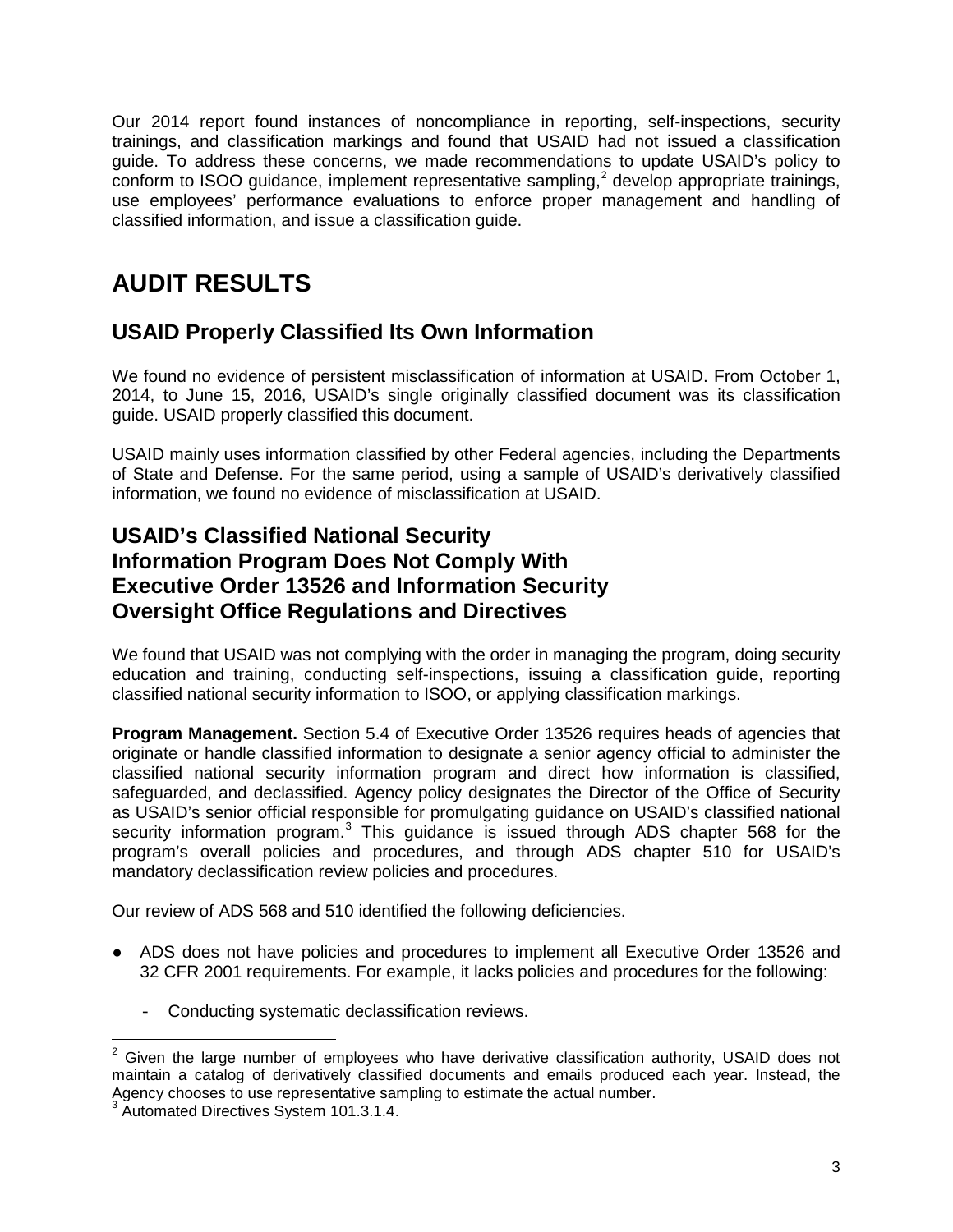- Conducting a fundamental classification guidance review.
- Prohibiting and limiting classification actions.
- ADS 568 has policies and procedures that do not fully comply with the following requirements of Executive Order 13526 and 32 CFR 2001:
	- Procedures for challenging classification do not state that employees are protected from retribution and do not provide deadlines that USAID must meet for responding to challenges, including appeals. [4](#page-5-0)
	- Procedures do not include requirements for reporting self-inspection program results to ISOO.
	- Procedures do not provide for suspension of original classification authority when training requirements are not met.
- ADS chapters 101, 510, 545, 552, 562, 566, and 567 are outdated; they reference the authority of Executive Order 12958 of April 1995, which Executive Order 13526 replaced.

In addition, two individuals in the Bureau for Management responsible for managing USAID's declassification program did not have a Top Secret clearance and could not oversee the work of USAID's declassification expert responsible for declassifying all of USAID's classified information, including Top Secret documents.

**Security Education and Training.** The Code of Federal Regulations provides requirements for agencies to implement a classified information training program, including who must attend, how often training should occur, and what training materials should cover.<sup>[5](#page-5-1)</sup>

Our review of USAID's compliance with 32 CFR 2001.70 and 71 disclosed the following deficiencies.

- As part of the Office of Security's initial security briefing, employees must sign a nondisclosure agreement (a Standard Form [SF]-312), witnessed and accepted by an Office of Security representative. Yet the forms we reviewed had the following deficiencies:
	- In two cases, witness signatures were dated later than employee signatures.
	- In one case, an employee (a former USAID Administrator) erroneously signed the "acceptance" block of his own SF-312, which is reserved for Office of Security officials, instead of the signature block.
	- In one case, the Office of Security could not find an employee's SF-312 on file.
- The Office of Security's training presentations and briefings did not fully comply with the requirements of 32 CFR 2001.71 in the following ways:
	- The written training presentation for the initial security briefing did not cover criminal, civil, or administrative penalties.

<span id="page-5-1"></span><span id="page-5-0"></span>Section 1.8 of the Executive order states that holders of classified information are "expected to challenge the classification of information that they believe is improperly classified or unclassified." <sup>5</sup> 32 CFR 2001.70 and 71.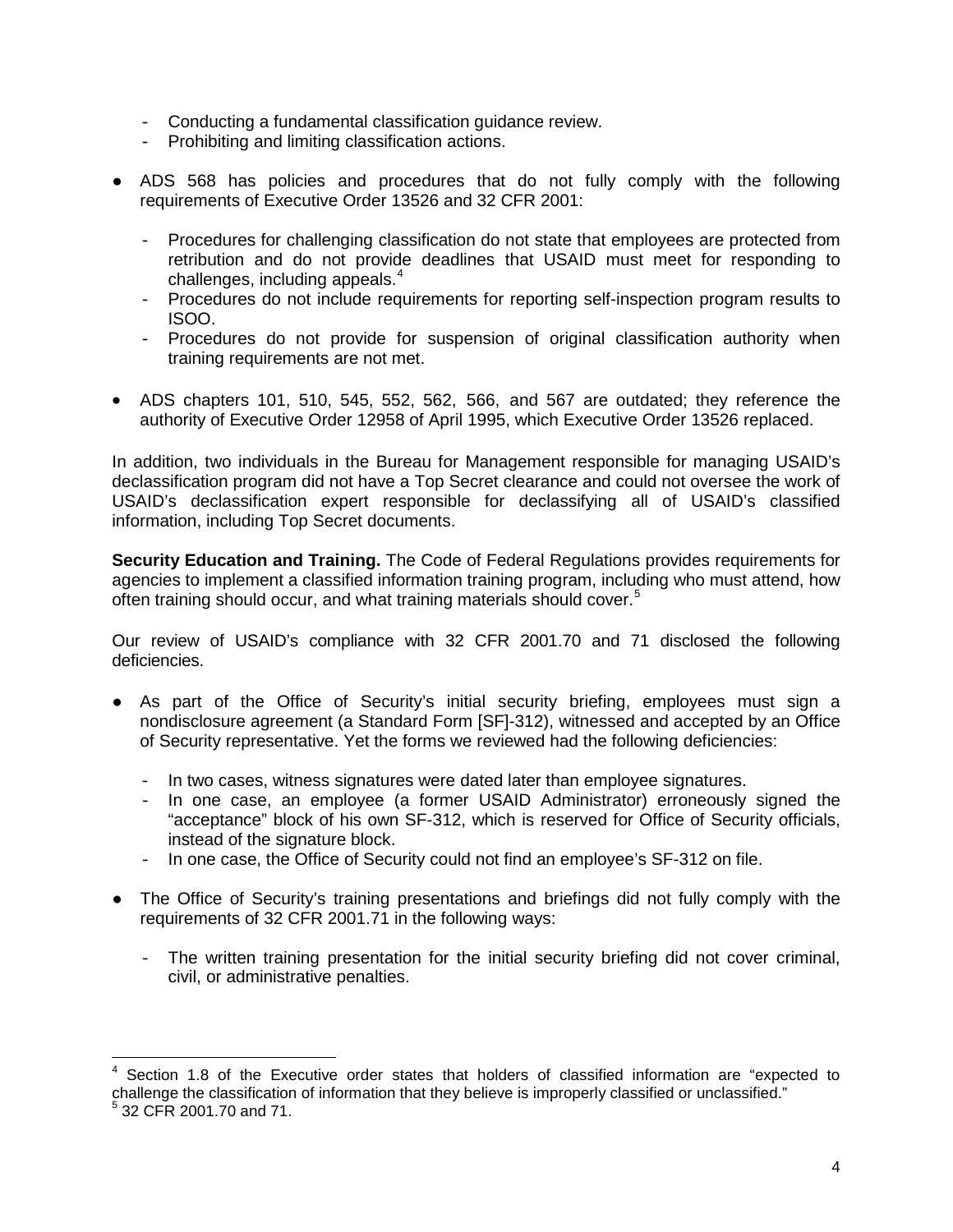- The written presentation for training on original classification authorities did not cover the duration of classification, identification and markings, classification prohibitions and limitations, use of the security classification guide, or information sharing.
- The written presentation for the annual security refresher training did not cover classification prohibitions and limitations, sanctions, or use of the classification guides.
- Termination briefings did not cover penalties for noncompliance or employees' obligation to return all classified documents and materials in their possession.
- The Office of Security did not use standard training materials, permitting instructors to make presentations with differing content.
- The Bureau for Management manages USAID's declassification program but has not implemented a program to train its declassification authorities on their duties and responsibilities within 6 months of assuming their position.

**Self-Inspections.** The designated senior agency official is responsible for directing and administering the agency's self-inspection program. The purpose of the program is to verify that all of the offices and the agency as a whole are complying with the classified national security information program. [6](#page-6-0)

Our review of the Office of Security's self-inspection program and our own reviews of USAID's offices identified the following deficiencies.

- In all 12 of the USAID offices reviewed (self-inspected by the Office of Security and verified through an independent review by our audit team), deficiencies existed in the selfinspections themselves:
	- Two offices—The Office of Security did not have any documentation of the inspections, and did not have final inspection reports available.
	- One office—The Office of Security had documentation of the inspection, but did not have a final inspection report available.
	- No offices—The self-inspections did not include representative sampling, nor did they evaluate declassifications or classified emails for adherence to the timeliness and marking requirements.
	- Five offices—The Office of Security did not indicate whether it checked to see if the office implemented previous recommendations.
- One office did not have a designated unit security officer (USO) to ensure that operations of that office are carried out in accordance with security policy.
- The Office of Security's designated USO, who is responsible for ensuring office compliance with security policies and procedures, is a member of the team conducting the annual selfinspection. This practice creates a conflict of interest and undermines the ability of the Office of Security to perform its self-inspections with integrity and independence.
- One safe containing classified information was not listed on the Office of Security's safe inventory and turned up in an unrestricted area (i.e., an area not permitted to handle classified information); one safe on the inventory could not be located; and three safes were

<span id="page-6-0"></span> $6$  32 CFR 2001.60(b).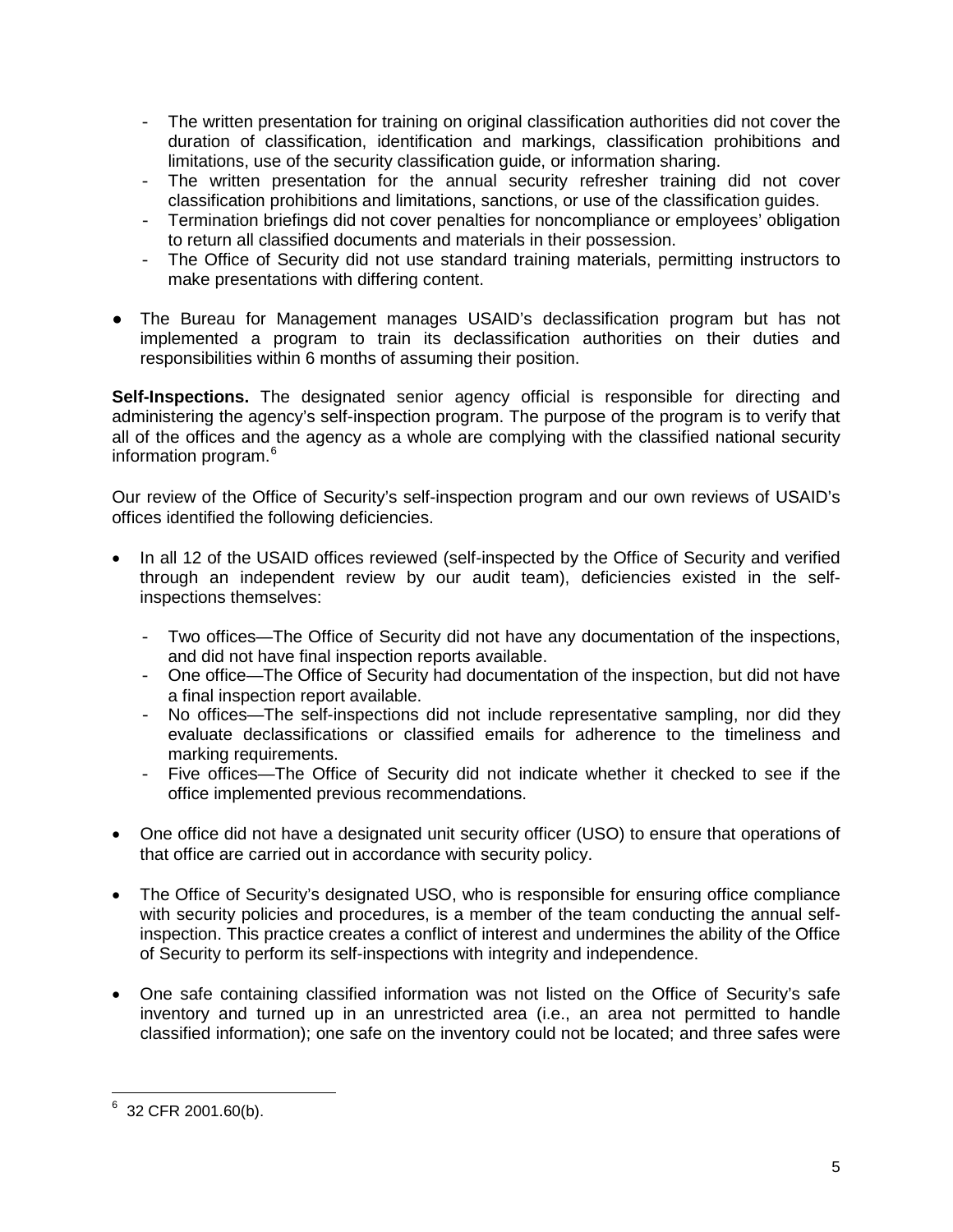found in the wrong location. The Office of Security was not aware of these discrepancies before our audit noted them.

**Classification Guide.** USAID's classification guide, issued in May 2015, does not list a point of contact for questions or provide guide users a mechanism to report needed changes, as the Code of Federal Regulations requires.<sup>[7](#page-7-0)</sup>

**Reporting Program Activities and Results to ISOO.** The Code of Federal Regulations requires USAID to report its self-inspections and program statistics to ISOO.<sup>[8](#page-7-1)</sup> However, our review of the Office of Security's reports submitted to ISOO for fiscal year 2015 identified the following deficiencies.

- USAID misreported to ISOO its compliance with self-inspection requirements. USAID reported that it inspected all offices during fiscal year 2015, that it did representative sampling of information including classified emails, and that it fully conducted declassification reviews, security education and training reviews, and interviews with users and producers of classified information—but was unable to support these assertions at the conclusion of fieldwork.
- The Office of Security did not accurately report all of USAID's classification statistics as required by ISOO using form SF 311, "Agency Security Classification Management Program Data."
	- It reported erroneous derivative classification activity because its sampling strategy did not comply with ISOO guidance and relied on offices to self-report derivative classifications instead of conducting a centralized survey.
	- USAID's Bureau for Management's Information and Records Division informed the Office of Security that it had reviewed 152,500 pages for systematic declassification; the Office of Security, in turn, included that number in its report to ISOO. However, when we requested documentation to verify this total, division officials said that only approximately 95,000 pages could be supported.

**Classification Markings.** The Code of Federal Regulations stipulates: "Markings shall be uniformly and conspicuously applied to leave no doubt about the classified status of the information, the level of protection required, and the duration of classification."[9](#page-7-2) To help agencies, the guidance provides instructions on tasks such as completing the classification authority block; declassifying information; and adding portion markings.

Despite this guidance, derivatively classified documents and emails were not properly marked. Our review showed that noncompliance spanned the categories shown in table 1. Portion markings were the category with the most errors (125, or 86 percent of the total).  $^{10}$  $^{10}$  $^{10}$ 

<span id="page-7-1"></span><span id="page-7-0"></span> $\frac{7}{8}$  32 CFR 2001.15(b) and 15(d)(2).<br> $\frac{8}{8}$  32 CFR 2001.90.<br> $\frac{9}{8}$  32 CFR 2001, Subpart C, "Identification and Markings."

<span id="page-7-3"></span><span id="page-7-2"></span><sup>&</sup>lt;sup>10</sup> Portion markings are applied to paragraphs, subjects, titles, graphics, tables, charts, etc. to indicate which are classified and unclassified.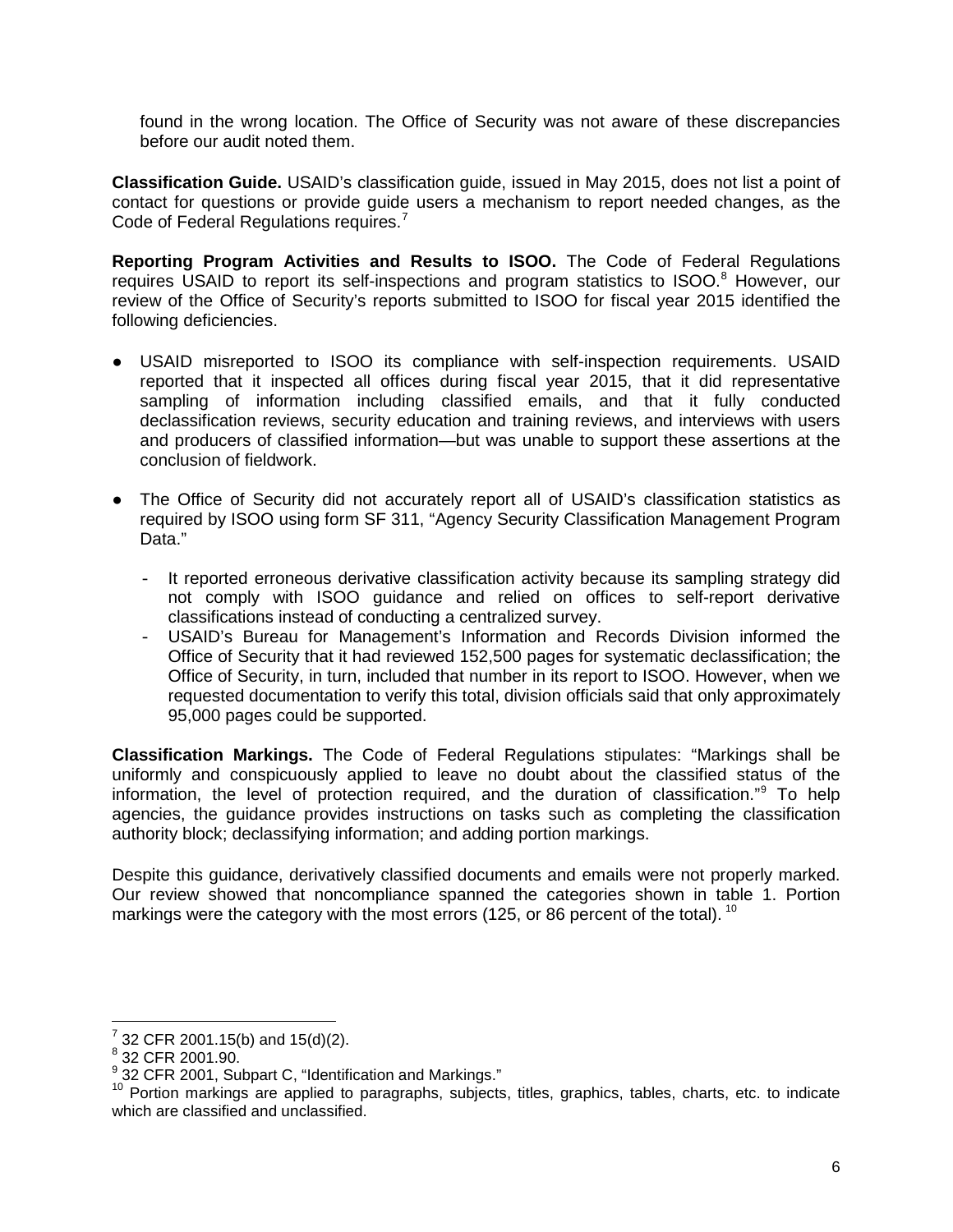| <b>Classified</b><br><b>Information Type</b> | <b>Sample</b><br><b>Size</b> | <b>Classified</b><br><b>Authority</b><br><b>Block</b> | <b>Declassification</b><br><b>Instruction</b> | <b>Portion</b><br><b>Markings</b> | <b>Overall</b><br><b>Classification</b><br><b>Markings</b> |
|----------------------------------------------|------------------------------|-------------------------------------------------------|-----------------------------------------------|-----------------------------------|------------------------------------------------------------|
| <b>Originally Classified</b>                 |                              |                                                       |                                               |                                   |                                                            |
| Documents*                                   |                              | 0                                                     | 0                                             | 0                                 | 0                                                          |
| Subtotal                                     |                              | $\Omega$                                              | 0                                             | 0                                 | 0                                                          |
| Derivatively Classified                      |                              |                                                       |                                               |                                   |                                                            |
| Documents                                    | 34                           | 22                                                    | 22                                            | 20                                | 11                                                         |
| Emails                                       | 110                          | 25                                                    | 25                                            | 105                               | 110                                                        |
| Subtotal                                     | 144                          | 47                                                    | 47                                            | 125                               | 121                                                        |
| Total                                        | 145                          | 47                                                    | 47                                            | 125                               | 121                                                        |
| <b>Error Rate</b>                            |                              | 32%                                                   | 32%                                           | 86%                               | 83%                                                        |

**Table 1. Classification Errors by Category**

\* USAID had only one originally classified document during our audit scope.

### **USAID Has Not Fully Addressed OIG's Prior Recommendations to Improve Management of Classified Information**

Our 2014 report on USAID's compliance with Executive Order 13526 made 11 recommendations to strengthen the Agency's policies and procedures for dealing with classified national security information. The Office of Security reported that, as of August 24, 2015, it had made management decisions to close all 11 recommendations and implemented corrective actions for each.<sup>[11](#page-8-0)</sup> However, two corrective actions were not implemented, and seven corrective actions were not implemented effectively to remedy the deficient condition. This indicates a lack of attention by management and staff to compliance with classified information requirements.

**Recommendations Not Implemented.** Recommendations 5 and 9 were that the Office of Security implement a procedure to sample users of ClassNet for overclassification and classification markings testing, and that it update ADS chapter 568 to reflect USAID's requirements for employees recording classification decisions, respectively.<sup>[12](#page-8-1)</sup> However, the Office of Security had not taken these corrective actions.

**Recommendations Not Effectively Implemented.** We made seven recommendations in 2014 that had not been effectively implemented.

<span id="page-8-0"></span><sup>&</sup>lt;sup>11</sup> According to USAID's policy, after OIG issues a final audit report containing recommendations for USAID action, USAID has 6 months to make a management decision, and must make a reasonable effort to implement a corrective action within a year. Final action can be considered to have taken place after USAID has completed all actions detailed in its management decision.

<span id="page-8-1"></span> $12$  The Classified Network (ClassNet) is a Department of State owned system that extends its service to USAID/Washington. It is a collection of local workstations networked together and connected to remote Classified Servers maintained at the State Department via encrypted circuits that process information up to the Secret level.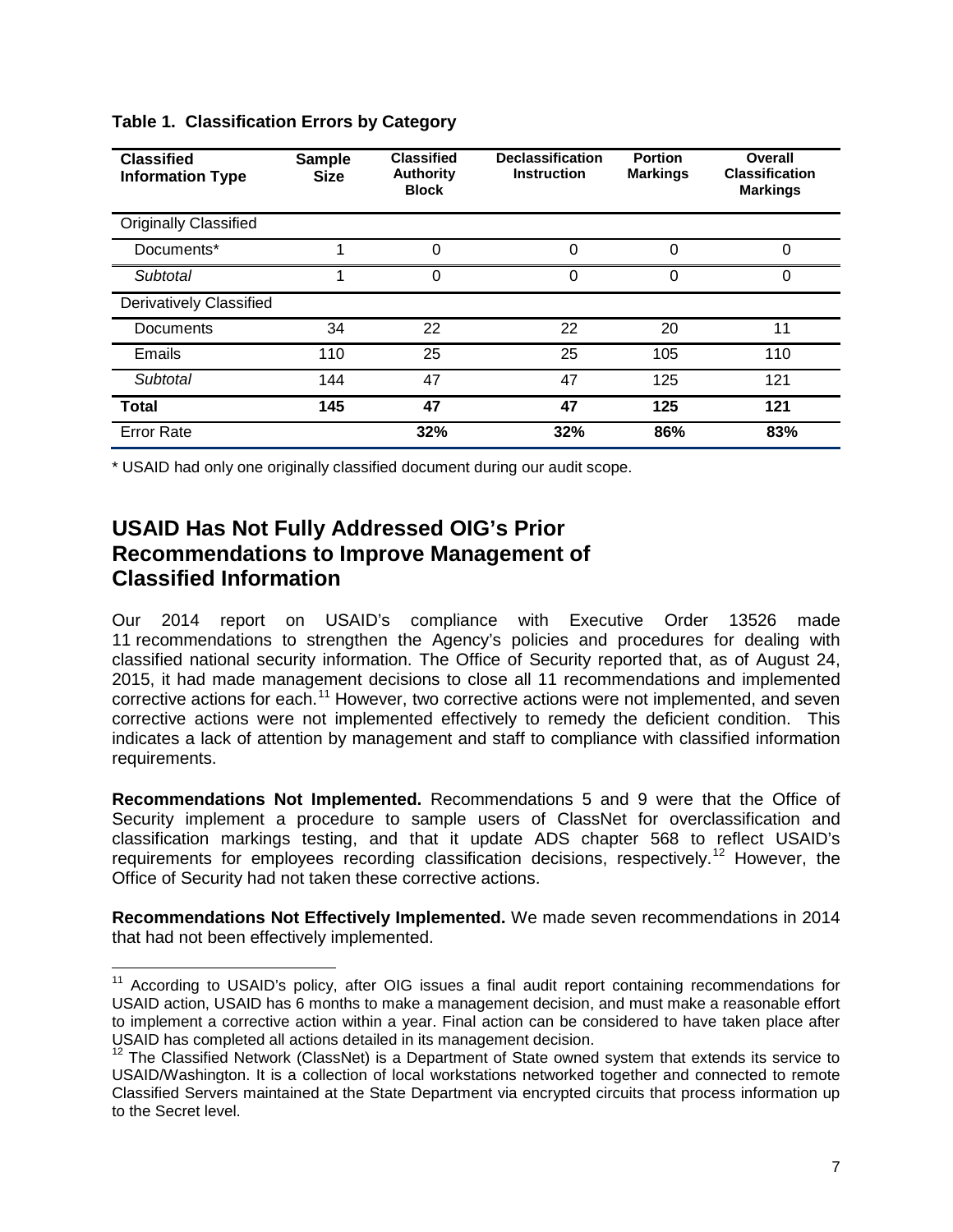- Recommendation 1. We recommended that the Office of Security develop, implement, and document a sampling method for reporting classification decisions that could be projected to the total population of classifiers at USAID. The Office of Security updated ADS 568.3.1.4 to provide policy for performing representative samples of classification actions for SF-311 reporting. However, our review of fiscal year 2015 SF-311 reporting compliance determined that the total population estimate did not include all personnel able to make derivative classification decisions, such as personal service contractors, institutional contractors, individuals made available under interagency agreements, or Fellows.
- Recommendation 2. We recommended that the Office of Security train employees who are required to report on classification decisions, to ensure that they understand their reporting duties, and document such training. The Office of Security updated ADS 568.3.1.4 to provide policy for training administrative management specialists on their duties to help the Office of Security meet its SF-311 reporting requirements. However, our review of fiscal year 2015 SF-311 reporting compliance determined that not all administrative management specialists attended training, and the training material did not include all the duties required of them.
- Recommendation 3. We recommended that the Office of Security update ADS 568 to state that inspections of classified documents shall be conducted using a representative sample. The Office of Security updated ADS 568.3.1.4 to provide policy for performing representative samples of derivative classification decisions for SF-311 reporting. However, our review of fiscal year 2015 SF-311 reporting compliance determined that samples of classified information do not include any in electronic format, like emails.
- Recommendation 4. We recommended that the Office of Security conduct inspections of classified information using a formal process with a representative sample. However, our review of fiscal year 2015 self-inspections determined that six did not include representative samples of originally and derivatively classified documents or electronic documents.
- Recommendation 6. We recommended that the Office of Security identify documents marked incorrectly during inspections, explain proper markings to employees performing the classifications, and document the results. However, our review of fiscal year 2015 selfinspections did not find support that the Office of Security had discussed improper markings with responsible employees because officials had not documented the results.
- Recommendation 10. We recommended that the Office of Security work with the Office of the Chief Information Officer to train ClassNet users on using the ClassNet marking tool and document such training. The Office of Security and Office of the Chief Information Officer implemented "Classified Network Orientation" training, which includes information on using the marking tool and is required for all new ClassNet users. However, our review of classification markings identified numerous errors, indicating that the training provided has not been effective at improving compliance.
- Recommendation 11. We recommended that the Office of Security provide and document attendance of customized, annual training on original classification authority for original classifiers. The Office of Security implemented training on original classification authority and documented attendance for all original classifiers in fiscal year 2015. However, the training material continues to omit important information, such as the duration of classification, identification and markings, classification prohibitions and limitations, use of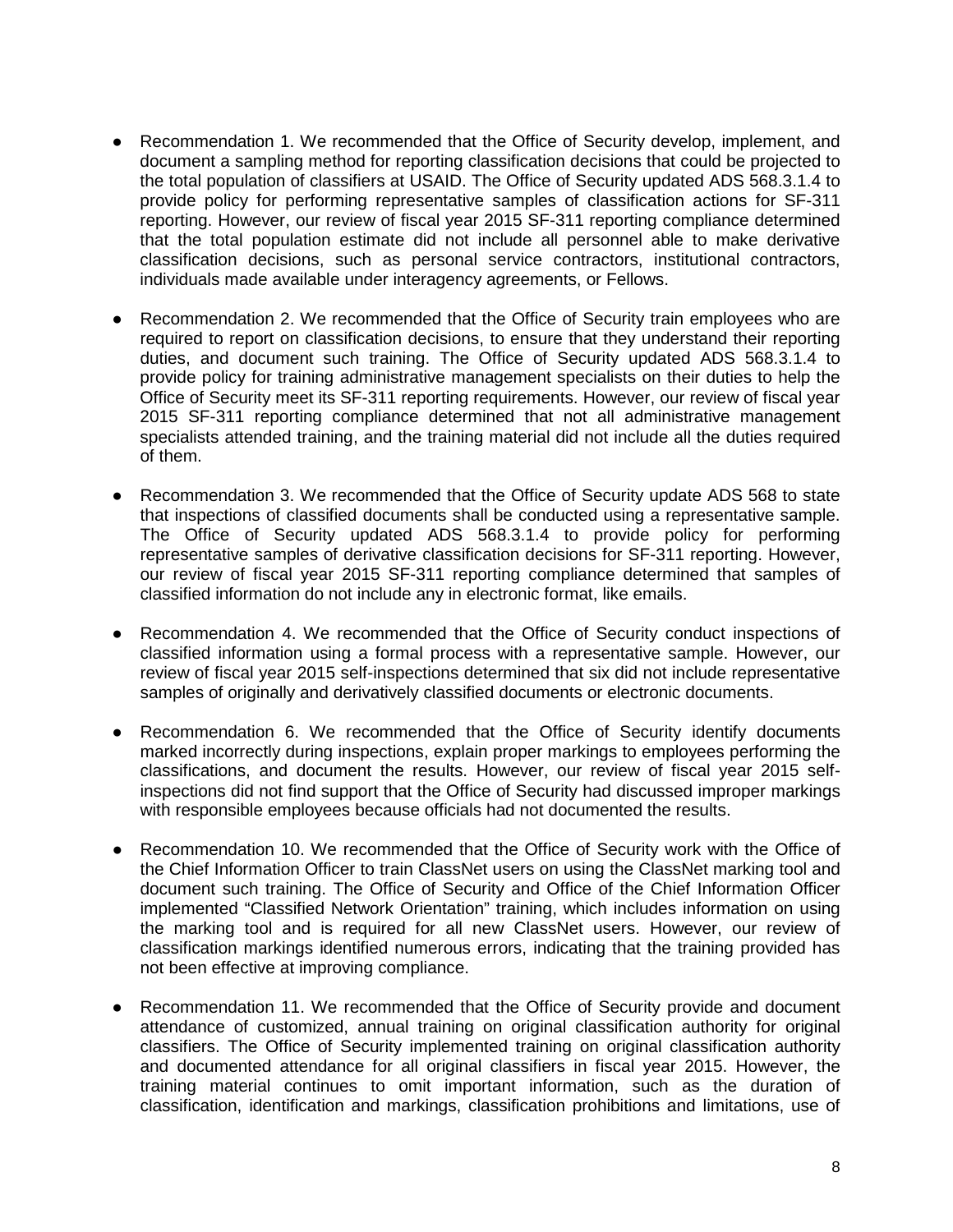the classification guide, and information sharing. For example, the original classifiers need to be properly trained on prohibitions and limitations on classified information so they understand why information should *not* be classified—e.g., to conceal violations of the law or prevent embarrassment to a person.

**Lack of USAID Attention to Managing the Classified National Security Information Program**. Several factors have contributed to a lax security culture and USAID's ineffective management of classified national security information and insufficient action on our 2014 recommendations.

- Employees do not always take seriously their duties to safeguard classified information. The Office of Security officials stated that employees frequently fail to mark classified information appropriately despite attending training. Previous self-inspections have identified many of the same problems year after year—employees failing to destroy outdated or unused classified documents, instead leaving them in safes.
- Mechanisms to enforce the regulations are lacking. One Office of Security official noted that while employees have language in their annual performance standards requiring them to protect classified information, management does not enforce the requirements.
- Security is decentralized. Office of Security officials said they primarily provide oversight of USOs, who in turn are responsible for day-to-day security administration and compliance in their offices. Office of Security officials described this relationship as a challenge given the frequent turnover and inexperience of USOs.
- Turnover of security staff has been significant. The Office of Security's director and deputy director positions became vacant and were being filled in an acting capacity. The Counter-Terrorism Information and Industrial Security Division chief position was vacated and remained unfilled. The Information and Industrial Security Branch chief position was vacated and filled toward the end of fiscal year 2015; in the same branch two specialists left in early fiscal year 2015 and were not replaced until the end of the fiscal year. This combination of leadership departures and new staff strained the Office of Security's ability to transfer institutional knowledge effectively to maintain adequate oversight of the program.

Given the depth, sensitivity, and persistence of the problems in the program's operations, reporting, and compliance, we consider them a significant internal control deficiency. Accordingly, it is incumbent on USAID's management to identify and address their root cause through a corrective action plan. $13$ 

<span id="page-10-0"></span><sup>&</sup>lt;sup>13</sup> Office of Management and Budget, OMB Circular A-123, "Management's Responsibility for Enterprise Risk Management and Internal Control," July 2016.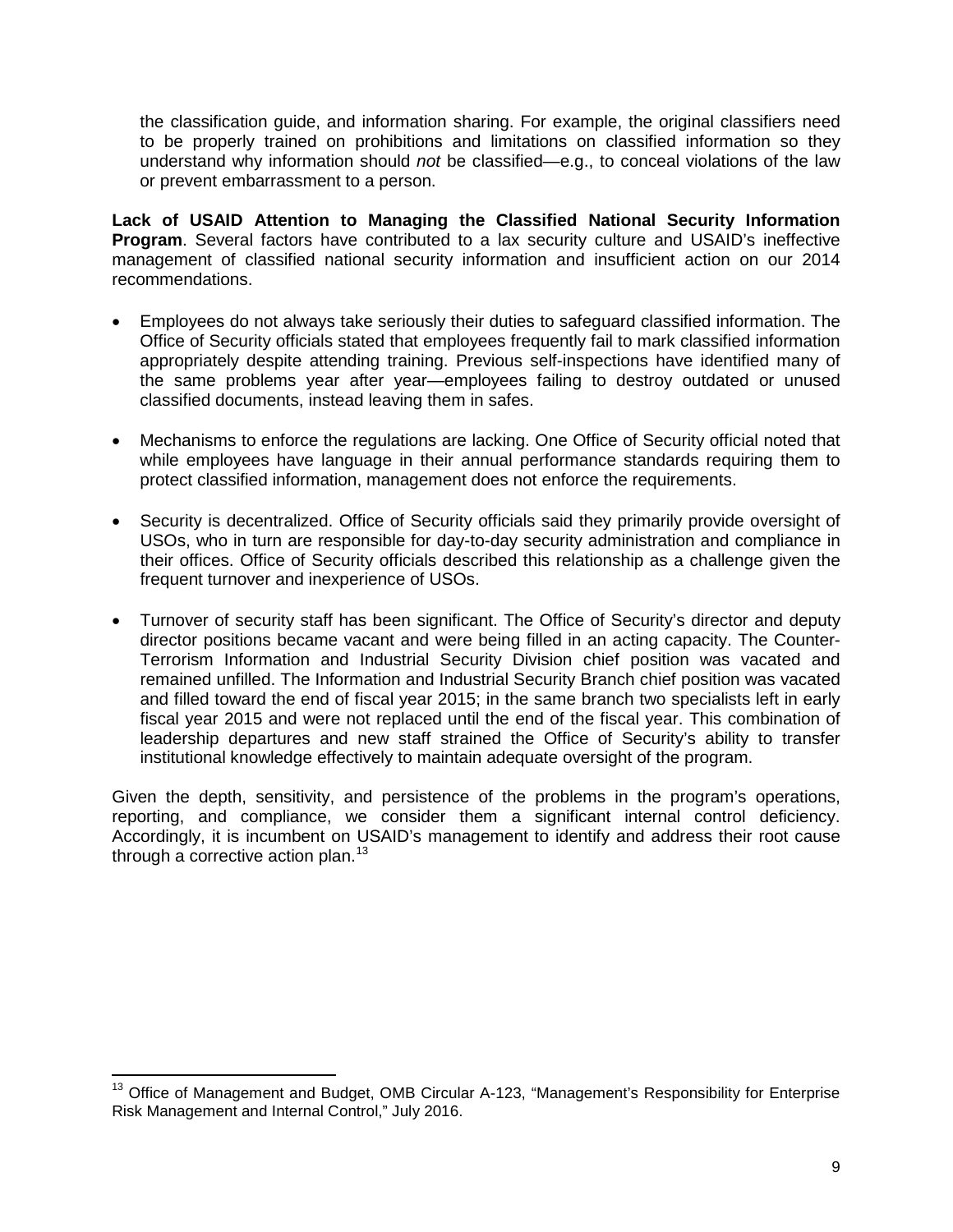## **CONCLUSION**

Executive Order 13526 and related classified national security information policy are designed to decrease the probability of persons or foreign nations accessing Government-held information without authorization and using it to harm the national security of the United States. Although USAID only originally classified one document in fiscal year 2015, the policies extend to classified information the Agency receives from other agencies and uses in its own documents and communications. Until USAID improves its program management, security education and training, self-inspections, classification guide, reporting to ISOO, and classification markings and adequately implements recommendations from the previous evaluation, it is not in full compliance with Executive Order 13526. USAID leadership also lacks assurance that its employees are adequately safeguarding national security information, nearly all of it classified by other agencies.

An effective classified national security information program requires robust internal controls over operations, reporting, and compliance. However, in addition to the internal control weaknesses in USAID's compliance with Executive Order 13526 and ISOO regulations and directives, we uncovered significant concerns related to the classified national security information program's operations and reporting. Addressing these deficiencies through a comprehensive corrective action plan is the responsibility of management and must be a priority because of the sensitivity of the subject and the weaknesses identified.

## **RECOMMENDATION**

*Recommendation 1. We recommend that the Office of the Administrator implement a corrective action plan, described in Automated Directives System 596, to bring USAID's Classified National Security Information Program into full compliance with Executive Order 13526 and Information Security Oversight Office regulations and directives.*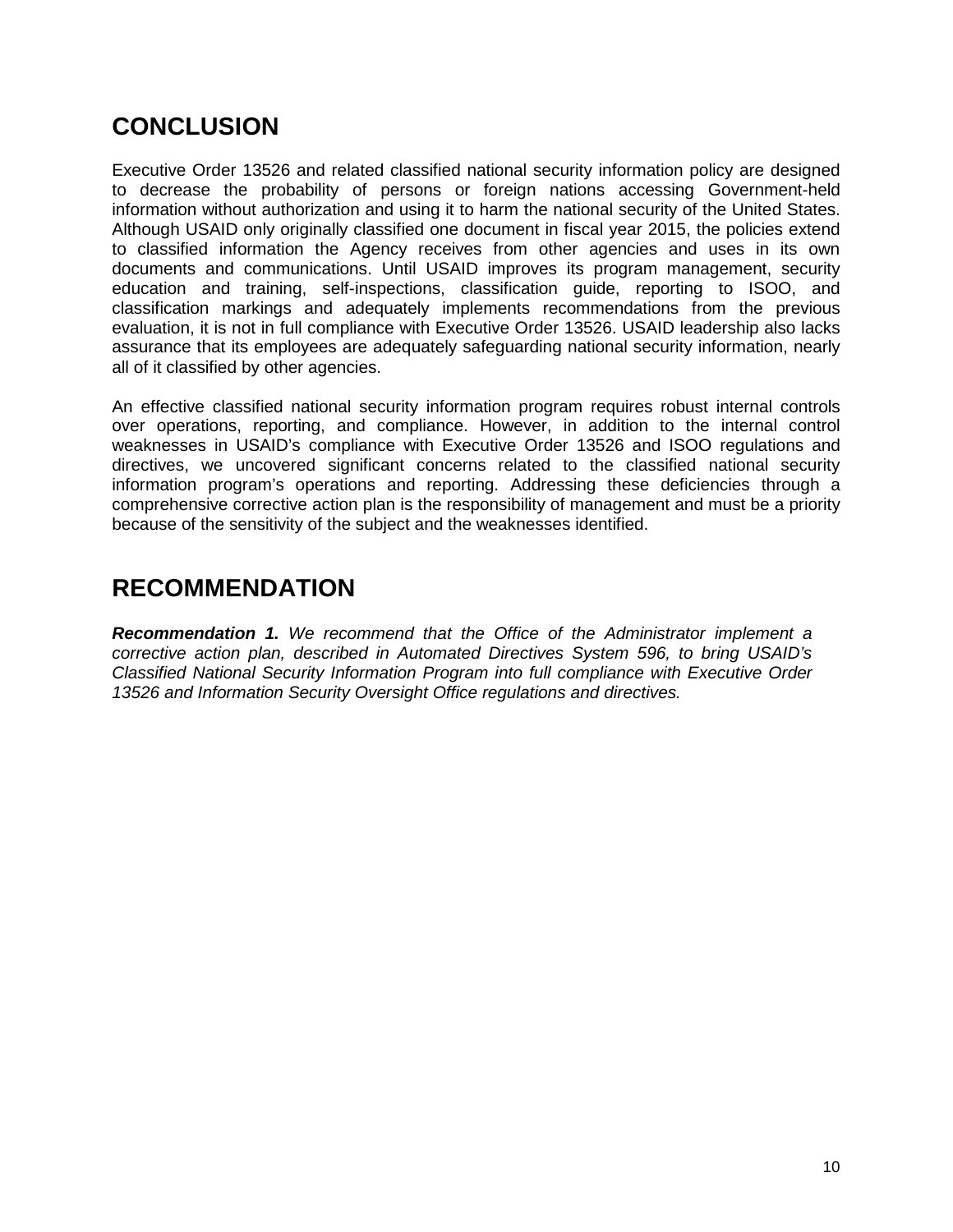## **EVALUATION OF MANAGEMENT COMMENTS**

In responding to the draft report, USAID's Deputy Administrator agreed with the recommendation and instructed the Director of the Office of Security to develop a corrective action plan to address the findings in the report. We acknowledge management's decision on the recommendation and expect final action by March 29, 2017.

USAID produced documentation to support that it accurately reported Agency Annual Self-Inspection Program Data for FY 2015 to ISOO. After the audit fieldwork, the Office of Security gave us two missing self-inspection reports and justification for not inspecting two other offices. We adjusted the audit report to acknowledge the justifications but not the inspection reports, which we did not audit.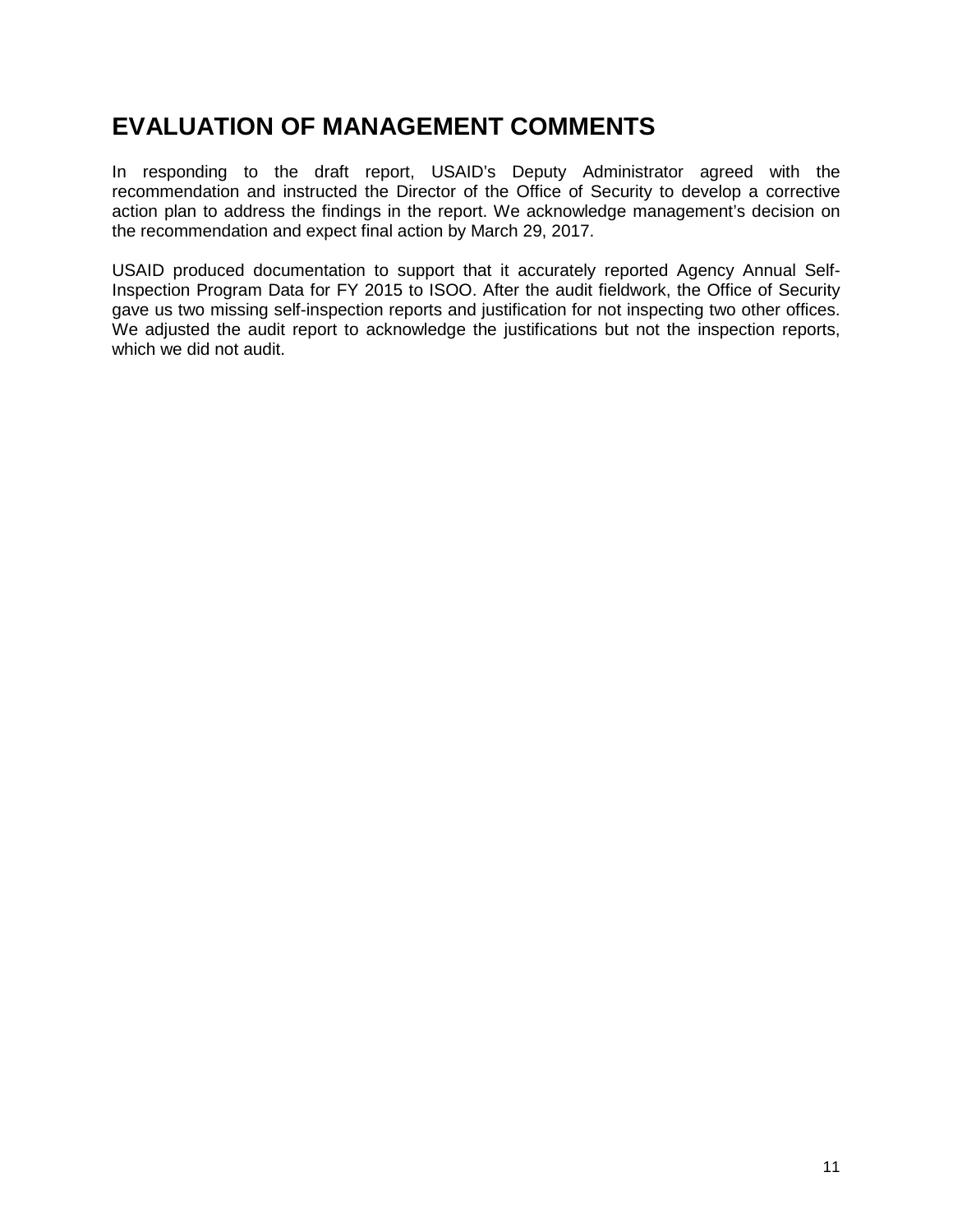# **SCOPE AND METHODOLOGY**

### **Scope**

We conducted this performance audit in accordance with generally accepted government auditing standards. They require that we plan and perform the audit to obtain sufficient, appropriate evidence to provide a reasonable basis for our findings and conclusions, in accordance with our audit objectives. We believe that the evidence obtained provides that reasonable basis.

This is the second of two reports required by the Reducing Over-Classification Act, Public Law 111-258.

The audit objectives were to (1) identify policies, procedures, rules, regulations, or management practices that may be contributing to persistent misclassification of material at USAID; (2) assess whether applicable classification policies, procedures, rules, and regulations have been adopted, followed, and effectively administered at USAID; and (3) determine whether USAID addressed recommendations we made in our July 2014 report.

The audit scope covered selected USAID offices in Washington, DC (including OIG), from October 1, 2014, through June 15, 2016. We reviewed USAID's policies and procedures for its classified national security information program, including program management, security education and training, self-inspections, USAID's classification guide, fiscal year 2015 reporting to ISOO, classification markings, and implementation of prior OIG audit recommendations. At USAID missions, the Embassy's regional security officer is responsible for security programs, including handling classified information. USAID missions may not store classified information and must process classify information in the designated secured area in their respective Embassies.

To test USAID's compliance with Executive Order 13526, we reviewed 32 Code of Federal Regulations 2001, "Classified National Security Information*"*; USAID's ADS chapters 510 ("Mandatory Declassification Review") and 568 ("National Security Information Program"); and guidance from ISOO, such as the user guide, "Marking Classified National Security Information." We also reviewed the previous OIG report on the subject, "Evaluation of USAID's Implementation of Executive Order 13526, Classified National Security Information," Report 9- 000-14-002-S, July 25, 2014.

Fieldwork was conducted at USAID's offices in Washington, DC, from June 22 to August 4, 2016.

### **Methodology**

To answer the audit objectives, we used the Department of Defense Office of Inspector General's "A Standard User's Guide for Inspectors General Conducting Evaluations Under Public Law 111-258, the '"Reducing Over-Classification Act,'" as a framework for developing our audit program.

We interviewed USAID officials from the Office of Security and the Bureau for Management, as well as a sample of USOs and individuals from select bureaus and independent offices who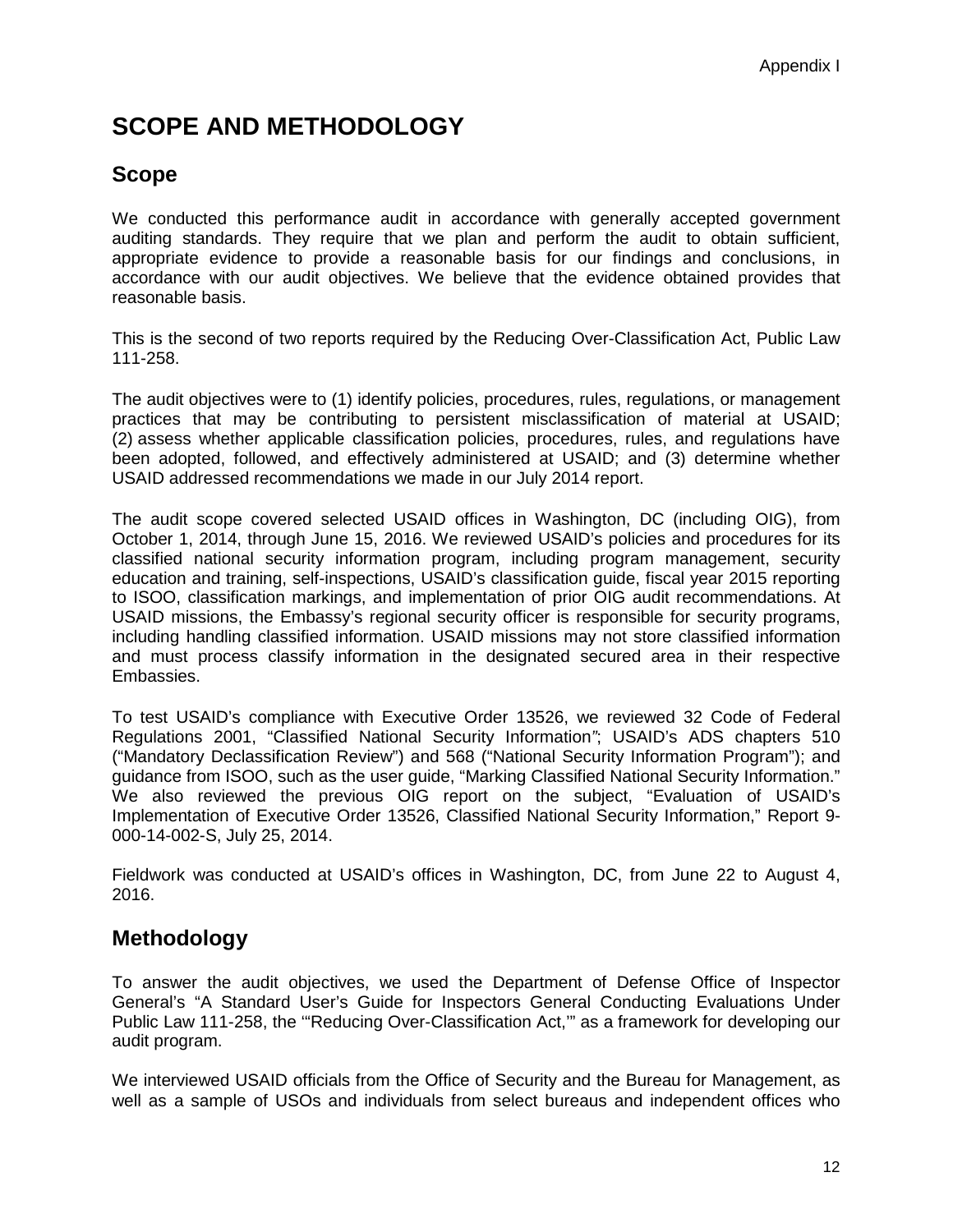handle classified information. We corresponded via email with ISOO to understand the requirements for conducting Public Law 111-258 engagements. We interviewed officials from the Department of Defense, Department of State, and Millennium Challenge Corporation OIGs who were conducting Public Law 111-258 engagements on their agencies.

Our testing included the following:

- We reviewed a nonstatistical random sample of 37 out of 189 (20 percent) General Services Administration-approved security containers (safes) from the Office of Security's safe inventory. For the 37 selected safes:
	- We reviewed up to the first five classified documents that fell within the audit scope for compliance with regulatory requirements.
	- We interviewed the USO responsible for maintaining the selected safe and inspected his/her office area for compliance with regulatory requirements. The safes selected were managed by the following offices: Bureau for Asia; Executive Secretariat; Bureau for Democracy, Conflict, and Humanitarian Assistance; Bureau for Europe and Eurasia; Bureau for the Middle East; Bureau for Economic Growth, Education, and Environment; Bureau for Management; Office of Afghanistan and Pakistan Affairs; Office of Inspector General; and Office of Security.
- We reviewed a nonstatistical random sample of two out of eight (25 percent) offices that reported no safes on the Office of Security's inventory of safes: the Office of Budget and Resource Management and the Office of Human Capital and Talent Management. For these two offices, we interviewed the USOs and inspected their office areas for compliance with regulatory requirements.
- We reviewed a nonstatistical random sample of 45 out of 230 (20 percent) USAID ClassNet user accounts (derivative classification authorities) and one (out of one) original classification authority's user account as of September 30, 2015. For the 46 users selected, we reviewed the three most recent emails sent (on or before June 15, 2016) for compliance with regulatory requirements. This review included an analysis of whether documents were misclassified and the factors contributing to misclassification.
- We reviewed one originally classified document (USAID had only one) for compliance with regulatory requirements.
- We reviewed USAID's classification guide for compliance with regulatory requirements.
- We reviewed USAID's compliance with security education and training requirements, which included a review of the contents of its initial security training, 2015 annual security refresher training, original classification authority training, and the termination debriefing. Further, we verified that other specialized and required trainings, such as USO training and declassification training, existed. We also selected from our sample of 45 every fifth ClassNet user (nine users), all original classifying authorities for the audit scope (six individuals), and all derivative classifiers identified in the derivative classification document review (four) to see if the required trainings were taken and were up-to-date, and if the USOs we interviewed (12 individuals) took the USO training.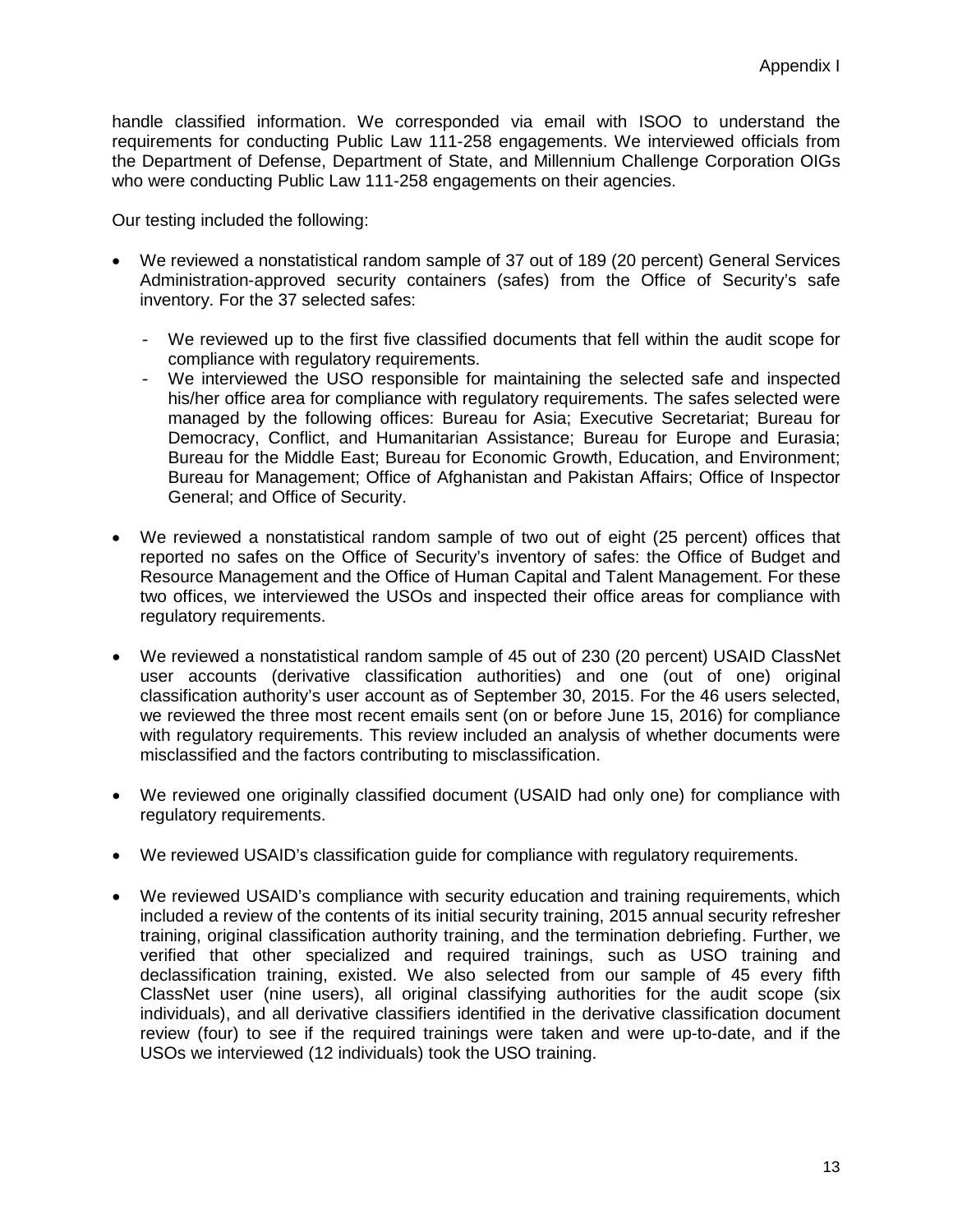- We reviewed USAID's fiscal year 2015 Annual Senior Agency Official Self-Inspection Report and SF-311, and the Agency Security Classification Management Program Data Report submitted to ISOO for compliance with the regulatory requirements.
- We included the OIG in the sample tested, and the testing identified two exceptions: (1) OIG had not updated its performance standards to include language requiring protecting classified national security information as a required element, and (2) one document maintained in an OIG safe and six ClassNet emails did not have the correct classification markings. We will communicate the findings, along with recommendations, to the cognizant OIG office for corrective action.

Because our sample was not a statistical one, the results cannot be projected to the entire population.

To answer the audit objectives, we did not rely extensively on any of USAID's computerprocessed data. However, when we tested reports generated by USAID's Learning Management System to verify and validate selected employees' test scores for the Annual Security Refresher training, we were unable to obtain the raw data of the number of questions answered correctly/incorrectly. Although we did not establish the reliability of this data, we believe that when viewed with other available evidence, they are reliable and that the opinions, conclusions, and recommendations in the report are valid.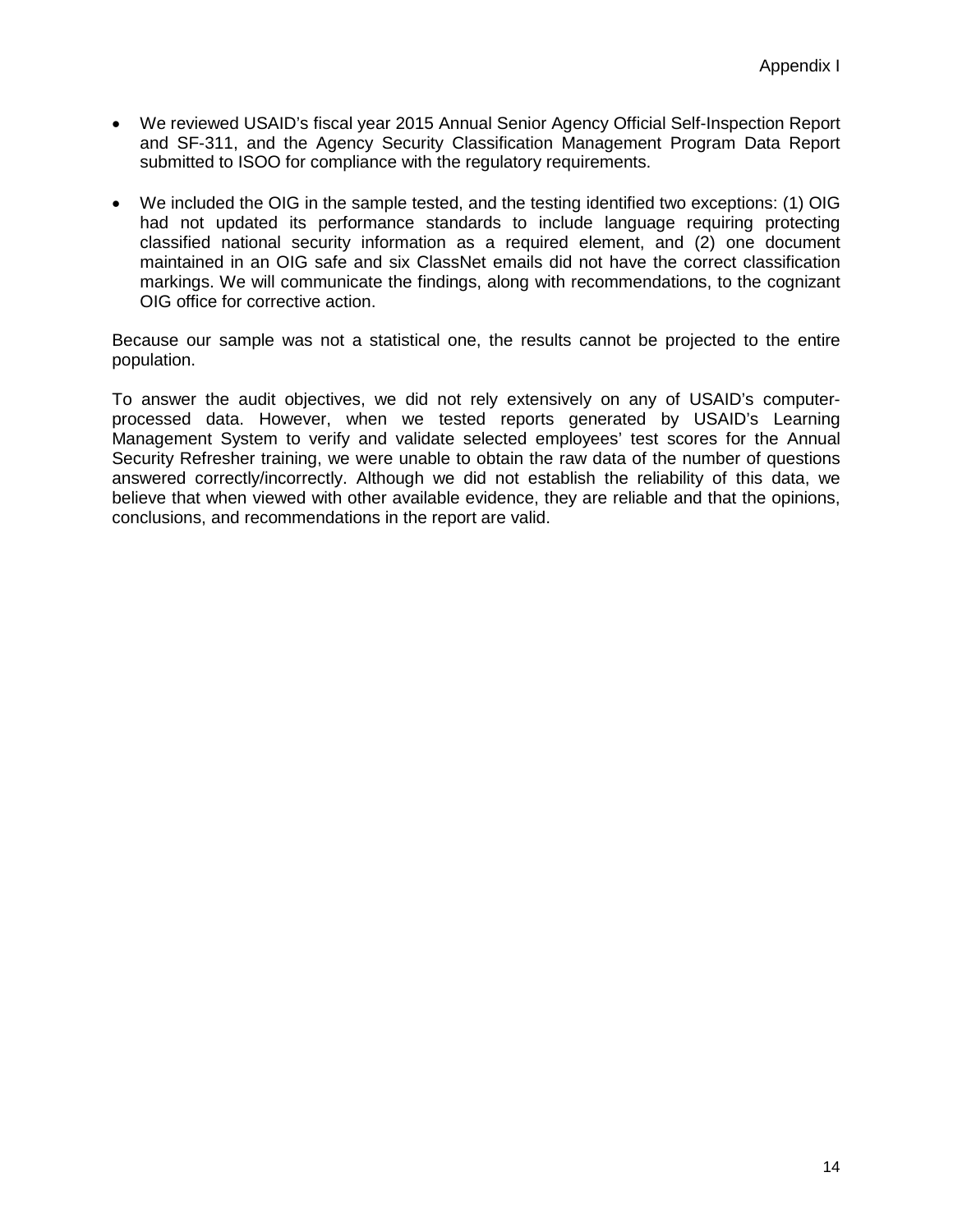## **MANAGEMENT COMMENTS**



#### The Deputy Administrator

September 28, 2016

Mr. Thomas Yatsco Assistant Inspector General for Audit U.S. Agency for International Development Washington, DC 20523

Dear Mr. Yatsco,

Thank you for the opportunity to review the draft audit report (9-000-16-001-P) on USAID's Implementation of Executive Order 13526, Classified National Security Information. I am fully committed to ensuring USAID has a world class Office of Security that is prepared to respond to the challenges that face the men and women of the Agency every day as we pursue our mission.

 Upon my arrival at the Agency, I undertook a complete review of the standard operating procedures and protocols of the Office of Security. As a result of this review, new staff, policies, and procedures were put in place. In addition, as the audit notes, the Office of Security saw significant staff turnover in the past year. New staff were assigned to the Director and the Deputy Director positions in an acting capacity. Recruitment is currently underway for the Director position and will be completed within this calendar year. These interim appointments increased the professionalism of the team and reflect the need to ensure necessary expertise is present in our Office of Security staff. In addition, considerable action has already been undertaken to train staff thereby ensuring compliance with applicable policies and procedures related to security requirements.

I concur with the recommendation in the draft report and directed the Director of Security to develop and lead a comprehensive and detailed action plan focused on the findings outlined in the report. The Office of Security takes the audit findings seriously and took immediate actions to address the identified weaknesses. Accompanying this letter, please find an in-depth response from the Director of Security to the draft report.

I look forward to working with the Office of the Inspector General to continue to make progress in this area and others. Thank you for your cooperation on this matter.

Sincerely,

/s/

Alfonso E. Lenhardt Deputy Administrator

Attachment: Response from Acting-Director of Security John Voorhees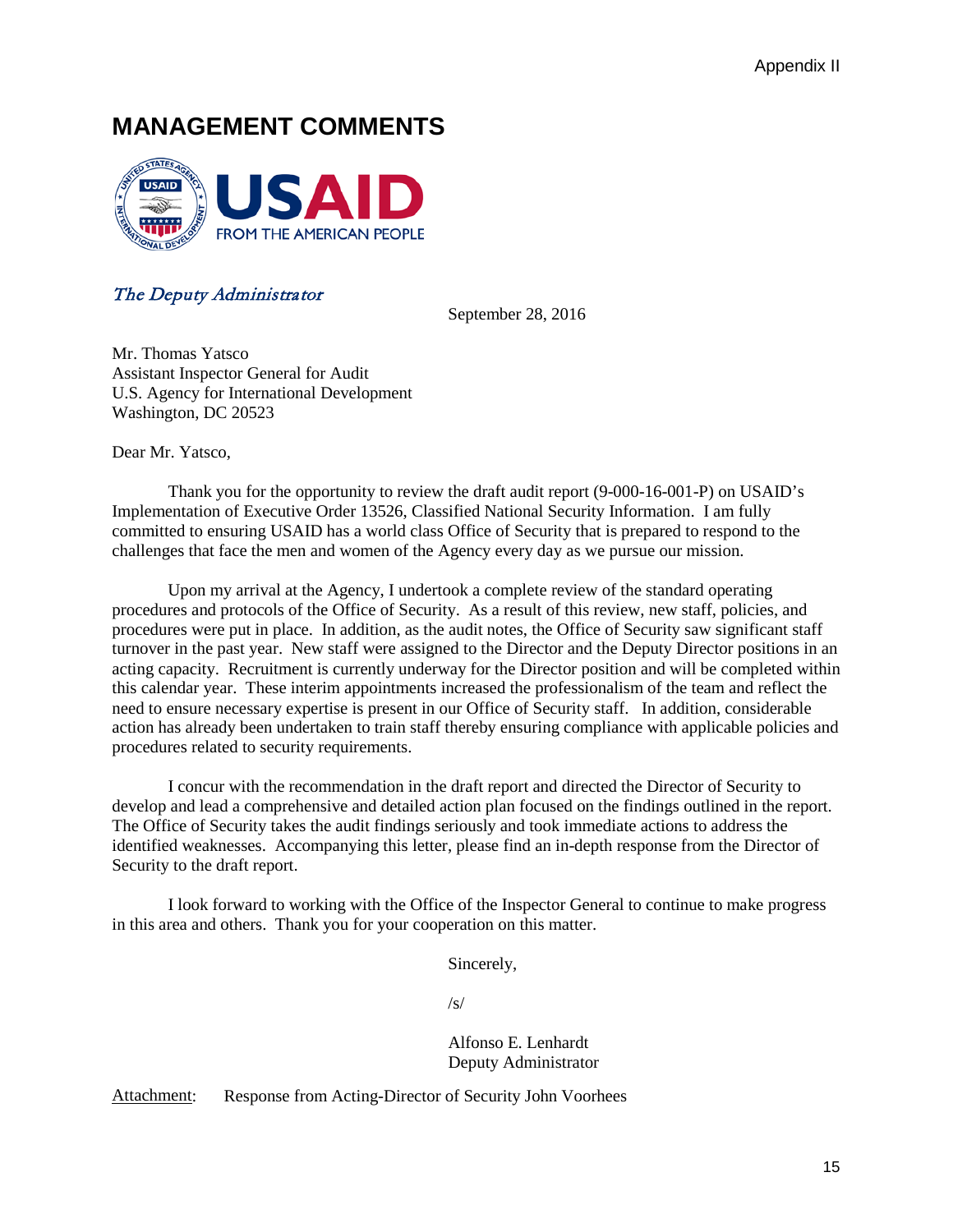

September 28, 2016

#### MEMORANDUM

| TO:             | Assistant Inspector General for<br>Audit (AIG/A), Thomas Yatsco                                                                                                   |
|-----------------|-------------------------------------------------------------------------------------------------------------------------------------------------------------------|
| FROM:           | Office of Security Director (Acting), John Voorhees /s/                                                                                                           |
| <b>SUBJECT:</b> | Management's Response to Draft Report on USAID's<br>Implementation of Executive Order 13526, Classified National Security<br>Information, (Report 9-000-16-001-P) |

Thank you for your draft report on USAID's Implementation of Executive Order 13526and for the professionalism and dedication exhibited by your staff throughout this process.

Following are our comments and management decisions regarding the findings and proposed audit recommendation:

Recommendation: We recommend that the Office of the Administrator implement a corrective action plan, described in Automated Directives System (ADS) 596, to bring USAID's Classified National Security Information Program into full compliance with Executive order 13526 and Information System Oversight Office regulations and directives.

We concur with this recommendation and are currently implementing an action plan to address the findings outlined in the draft report. We plan to close out all tasks identified in the action plan within 180 days of the issuance of the final report.

Recently, the Office of Security hired a Division Chief (GS-15) to fill the senior leadership vacancy in the Counter Terrorism & Information Security Division. One of the main responsibilities of the new Division Chief is to properly oversee the implementation of the action plan under the direct supervision of the Director of Security.

Management Decisions:

1. A detailed review of ADS 568, *National Security Information Program*, is underway and will be issued after the Agency clearance process is completed. Similar reviews of other ADS chapters (ADS 101, 510, 545, 552, 562, 566, and 567) pertinent to Information Security will be conducted; recommended edits will be provided to the ADS points of contact and M/MPBP. As an example, the current Executive Order 13526 (Classified National Security Information) will be properly referenced in the aforementioned ADS chapters.

2. The two supervisors responsible for overseeing the Agency's declassification effort will initiate action to obtain Top Secret clearances.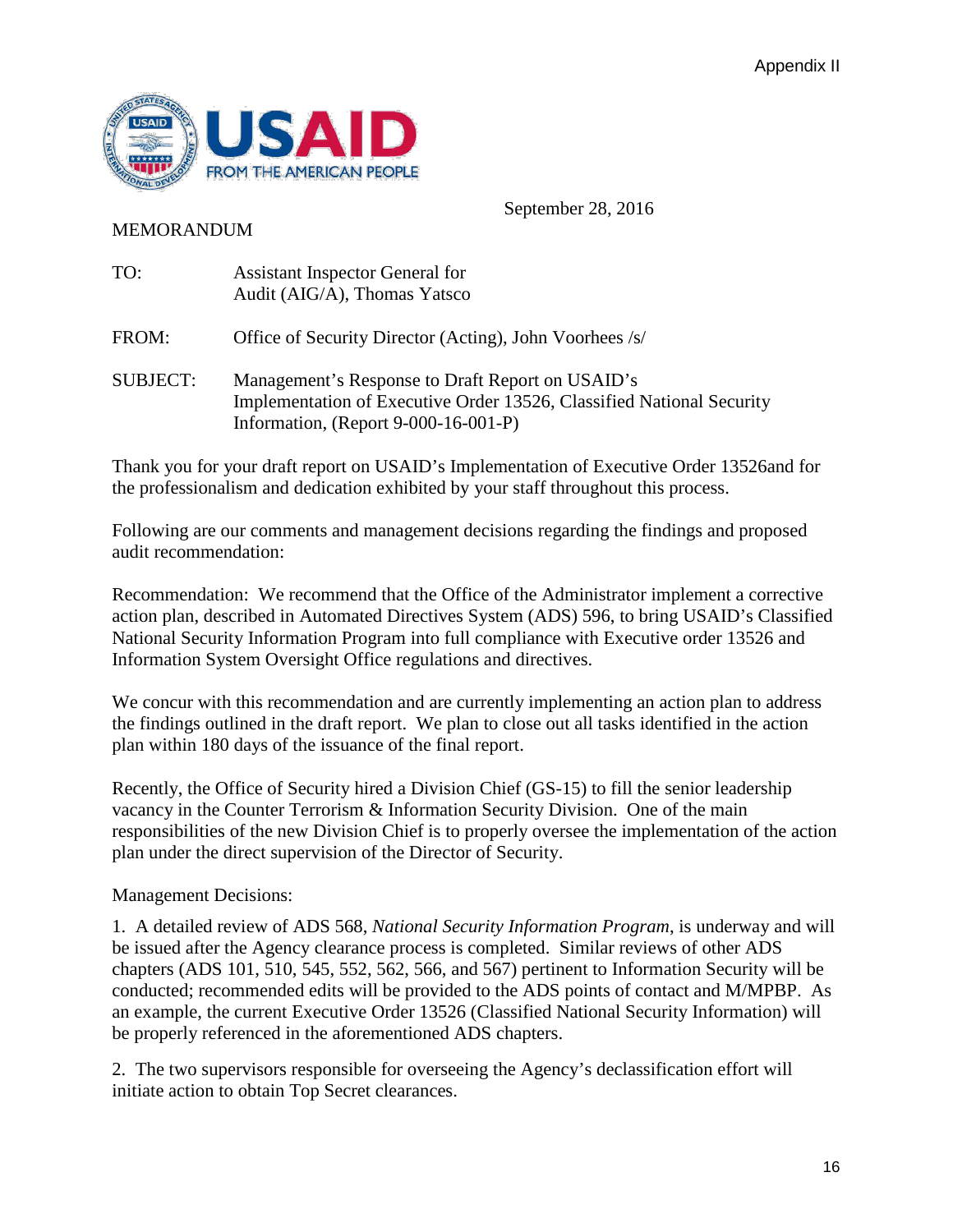3. The training and briefing materials for Unit Security Officers and employees will be updated based upon the findings in the draft report, to include the proper markings for derivatively classified documents and the proper utilization of the ClassNet marking tool. The professional training on these topics within the Office of Security for all Information Security Specialists has been completed.

4. The Office of Security developed and will implement a detailed plan to ensure that all Annual Security Inspections conducted in FY 2017 include proper representative samples (including classified documents in hard copy and electronic format) for classification and declassification actions conducted within the Bureaus and Independent Offices (B/IO).

5. A formal written designation was made for the Unit Security Officer in the Office of the Executive Secretariat that serves the Office of Budget and Resource Management.

6. The Director of Security designated an individual outside the Information and Industrial Security Branch to serve as the Office's Unit Security Officer. In addition, all information security inspections conducted for the Office of Security in FY 2017 will be performed with a Unit Security Officer from another B/IO to ensure an impartial inspection.

7. The Office of Security initiated a complete physical inventory of all classified safes in order to confirm the accuracy of the current on-hand inventory.

8. The Agency Classification Guide was updated on September 13, 2016, to include a point of contact and will be distributed to all Agency ClassNet users.

9. The SF-311 (Agency Security Classification Management Program Data) for FY 2016 will be completed in accordance with written guidelines developed by the Information Security Oversight Office (ISOO).

10. The 11 recommendations outlined in the 2014 OIG audit report related to USAID's compliance with Executive Order 13526 have been reviewed and incorporated into the action plan to ensure consistent and effective implementation.

I ask that you reconsider the characterization of the Agency as having a lax security culture that is pervasive. I do not believe this characterization is accurate. I have found the Agency's leaders and employees very willing to take the necessary and appropriate actions when dealing with both classified and unclassified information. This comes from my direct involvement with information during sensitive briefings and the Agency-wide handling and management of both hard copy and electronic documents. Since developing the action plan, I am confident that its implementation will be strongly supported within the Agency.

Subsequent to the final audit out brief, the Office of Security was able to produce documentation to support that the FY 2015 Agency Annual Self Inspection Program Data Report to the Information Security Oversight Office was accurate in terms of the number of Bureau and Independent Offices that were inspected. We ask that this be reflected in the final report.